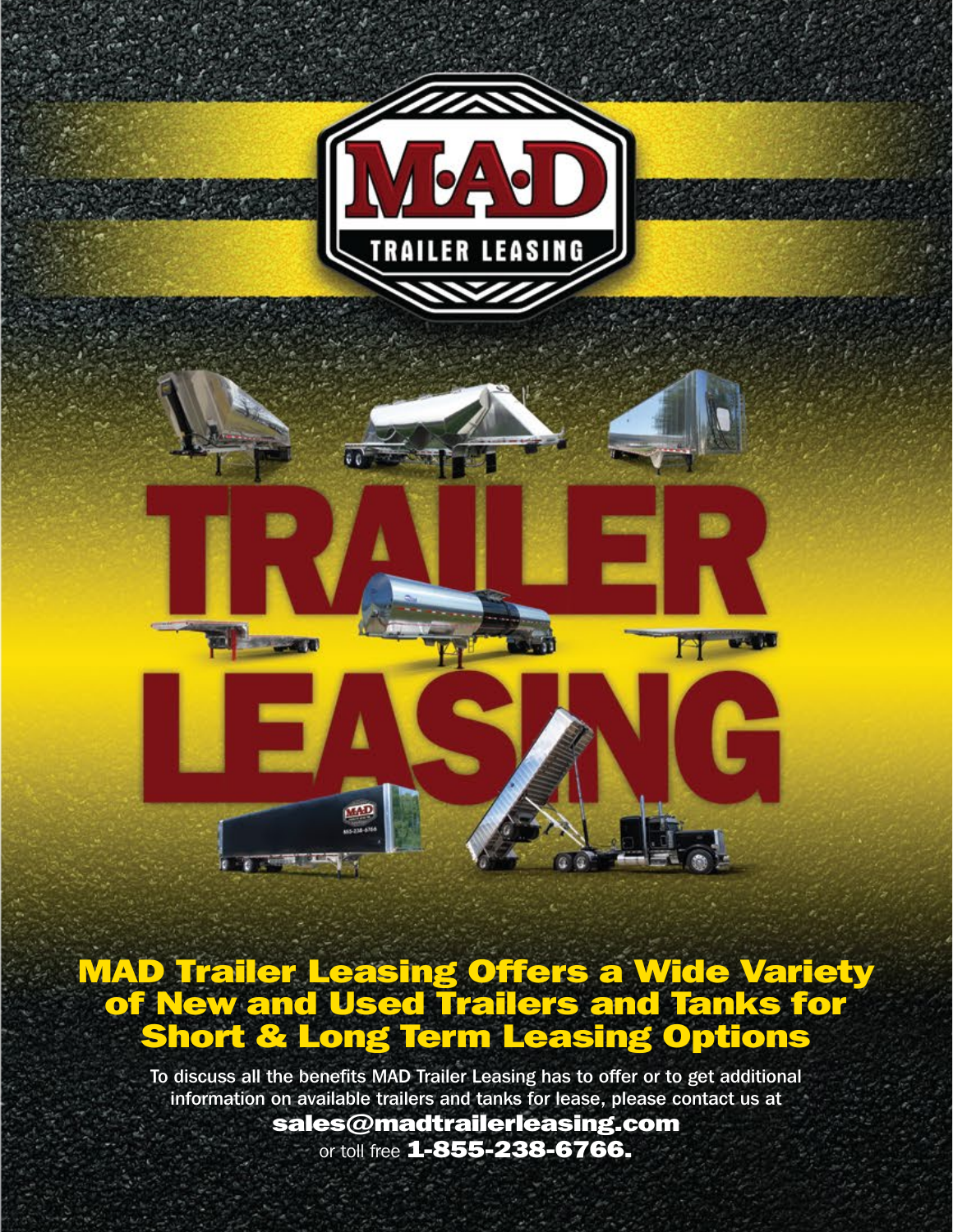

# Dump Trailer Leasing

MAD Trailer Leasing is headquartered in Alliance, OH. MAD is a growing leasing company affiliated with MAC Trailer Enterprises, Inc. and has been offering lease options since 2001 for the trailer industry. MAD is a leasing provider for the MAC Trailer divisions as well as for Individuals. We have access to MAC Trailer inventory as well as their dealer inventory & stock trailers across the country. We also have access to many other Makes & Models.

MAC TRADITIONAL

 FRAMELESS OR FRAMETYPE MAC "MVP" MACLOCK® SMOOTH SIDE MACSIMIZER HALF ROUND MAC STEEL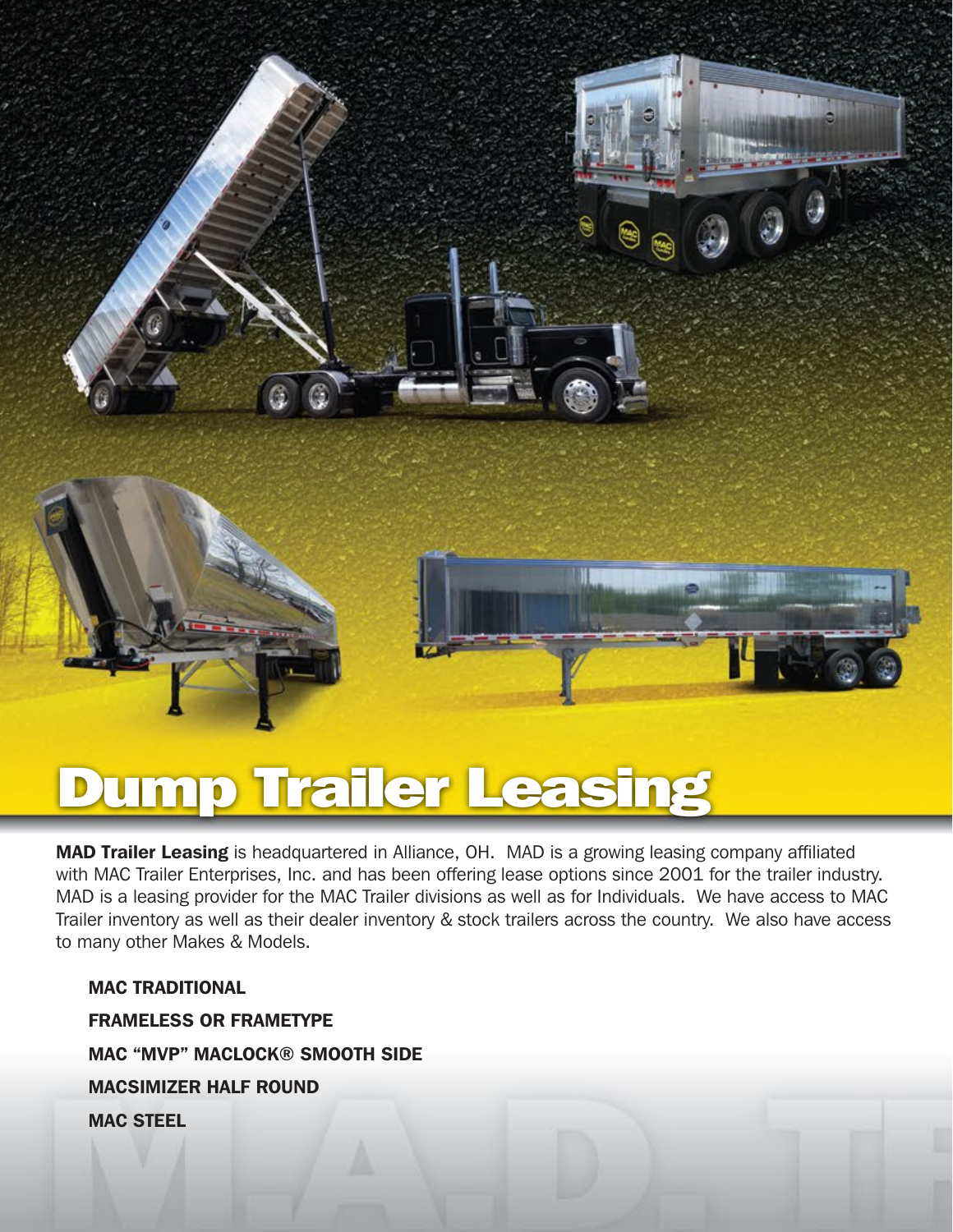

### Flatbed Trailer Leasing

If you are not located in the Northeast, that's ok! We have access to thousands of trailers and will try and find you a trailer in your area. If needed, we can have your trailers shipped to you for an excellent freight rate. *MAD Trailer Leasing knows the importance of getting the job done!* We can help whether the job is big or small! MAD can get you into quality trailers to fit all your hauling demands!

 TANDEM PLATFORMS STEP-DECK PLATFORMS MULTI-AXLE PLATFORMS ROAD WARRIOR MLP-6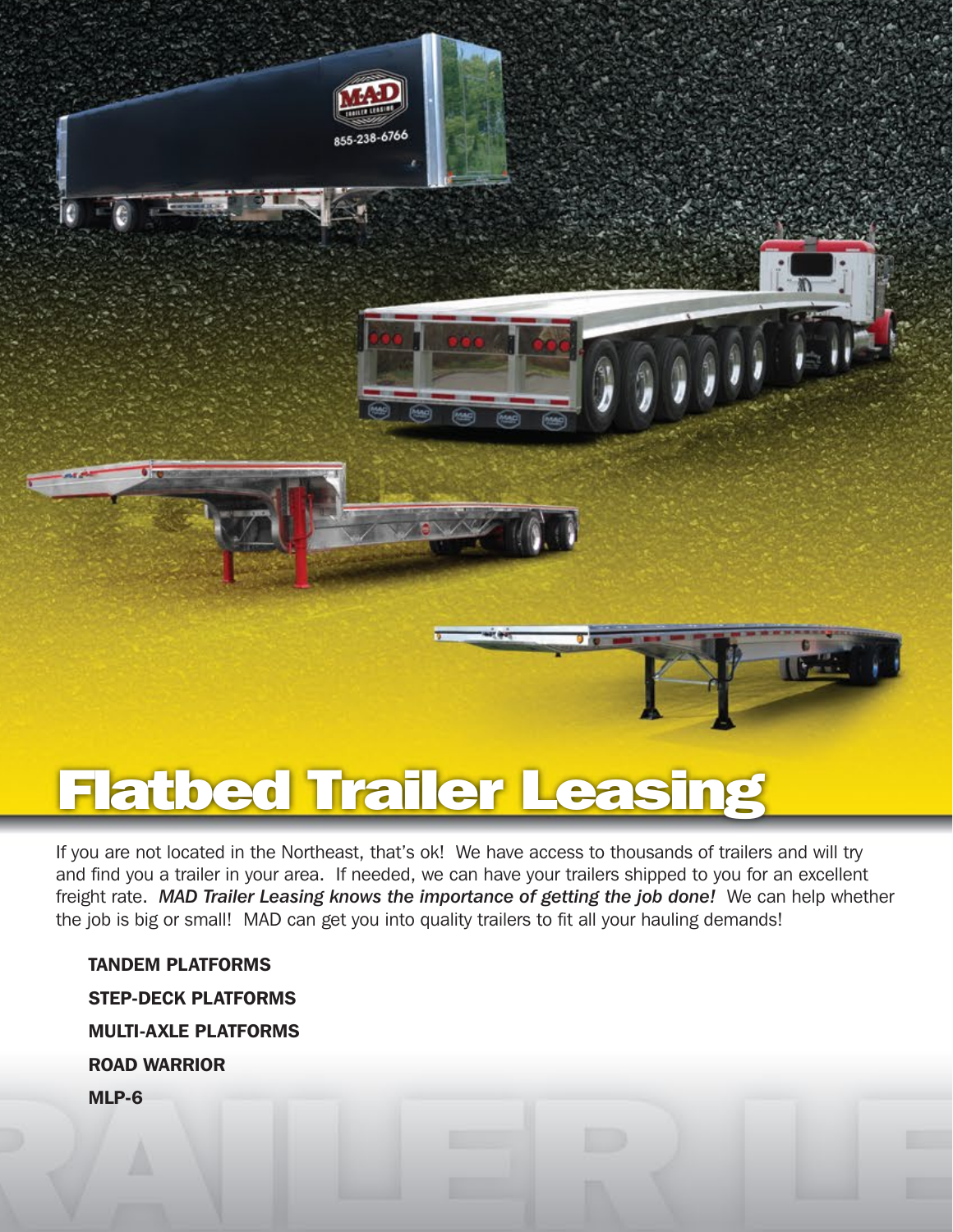## Dry Bulk Pneumatic & Liquid Tank Trailer Leasing

MAD offers customized lease agreements for all aspects of your hauling needs and requirements. From large corporations all the way down to one truck owner operators. We have access to some of the largest inventories of Liquid Tanks in the Nation!

#### DRY BULK PNEUMATIC TANK TRAILER LIQUID TANK TRAILERS

LOW CUBE PNEUMATIC TANKS THE PETROLEUM TANK TRAILERS HIGH CUBE PNEUMATIC TANKS HOT PRODUCT TANK TRAILERS VACUUM PNEUMATIC BIOFUEL TANK TRAILERS MAC 1050 LITE VESSEL PETRO-CHEM TANK TRAILERS AeroMAC VESSELS VACUUM TANK TRAILERS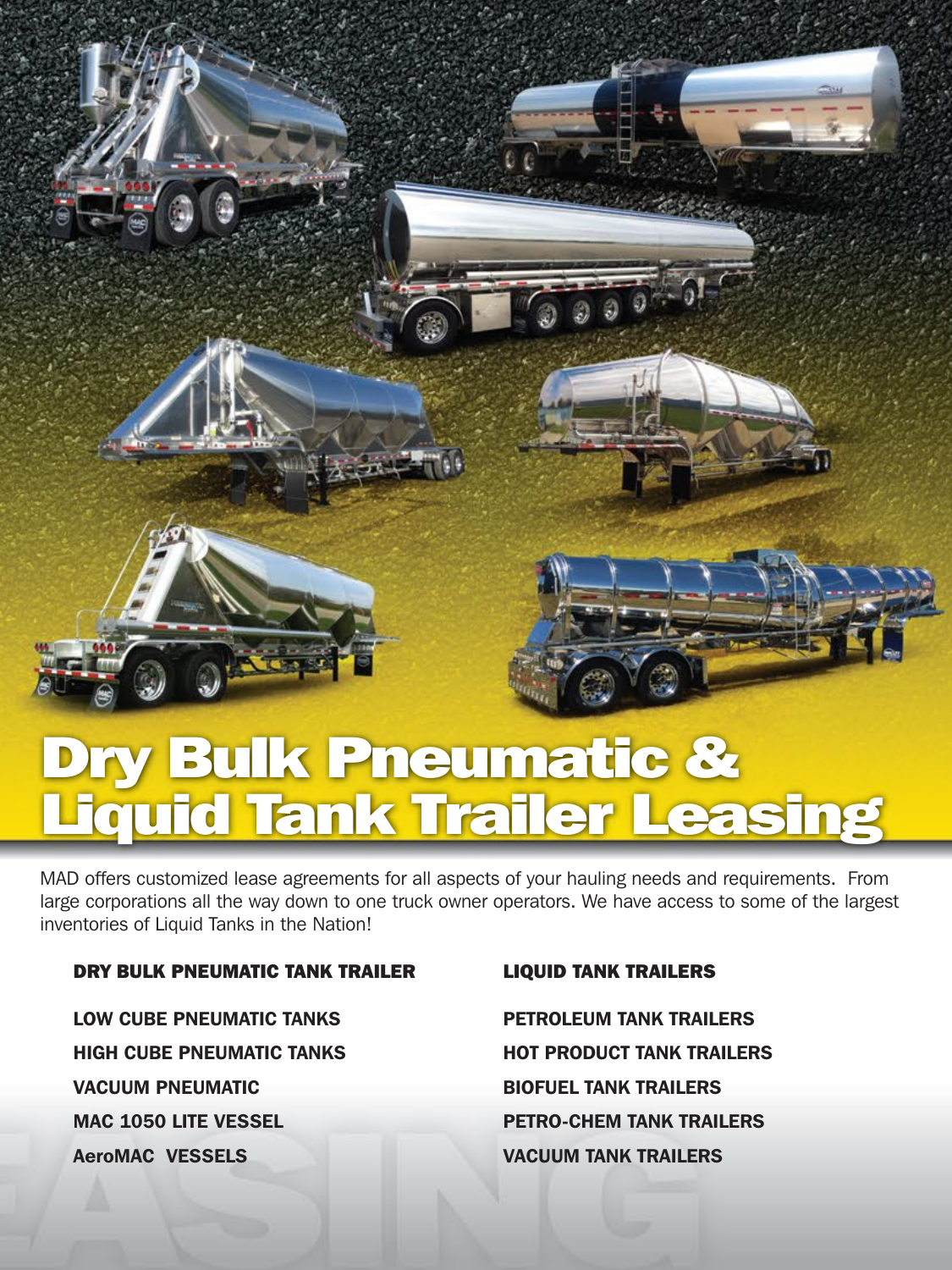

### Transfer Trailer Leasing

MAD Trailer Leasing units are serviced and repaired by MAC Trailer Service, Inc and MAC Trailer Sales, Inc. All units receive a thorough inspection and an updated annual inspection prior to being sent out on a lease. All units will meet federal inspection guidelines and we pride ourselves on being able to offer the highest quality standards you have come to know and love from MAC Trailer.

 MOVING FLOORS TIPPER TRAILERS MULTI-AXLE TRANSFER TRAILERS MAC V-SLATE AGGREGATE AND ASPHALT MOVING FLOOR CHIPPER